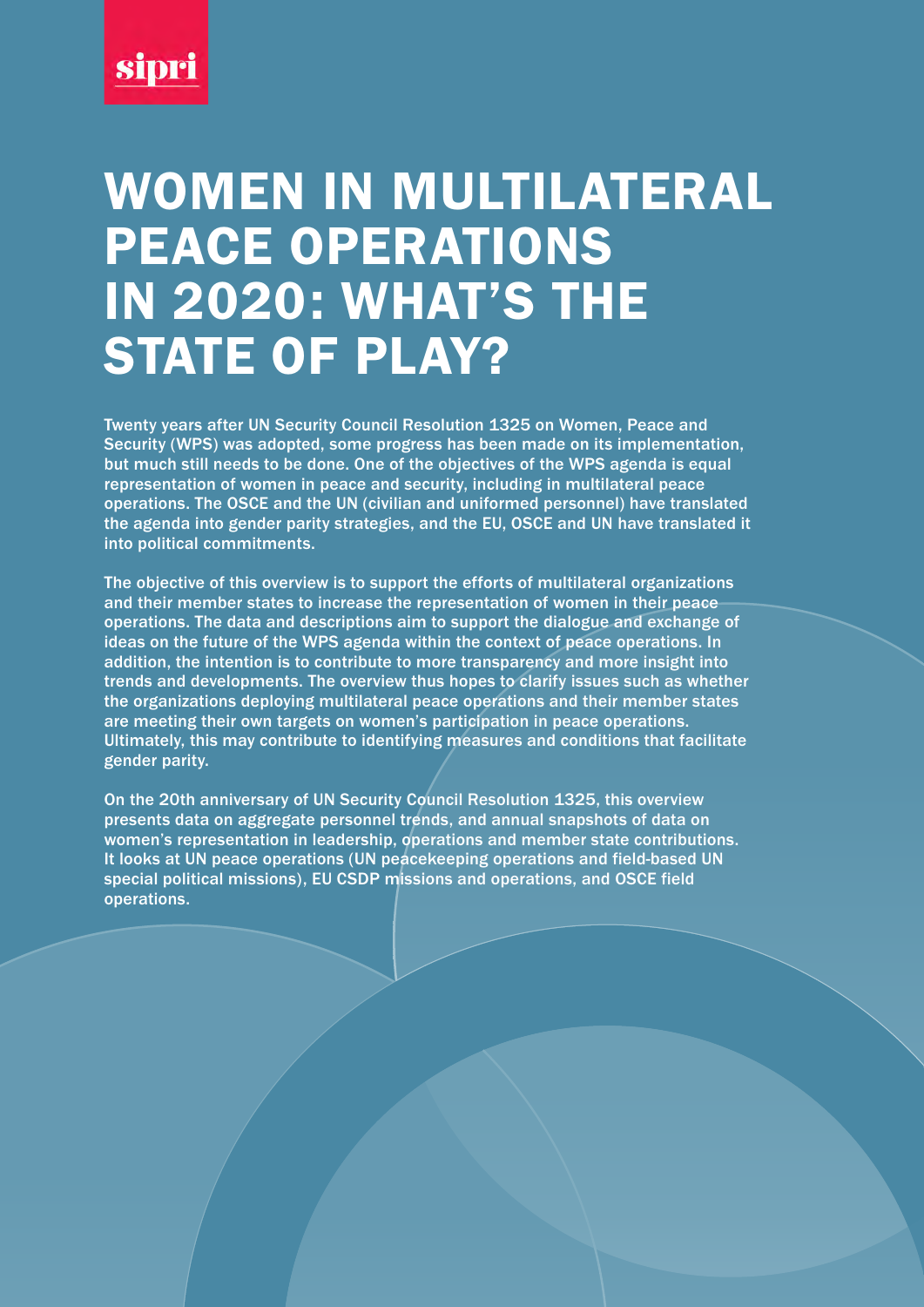## WOMEN'S REPRESENTATION IN MULTILATERAL PEACE OPERATIONS: UN MILITARY

Top 10 contributors of women in the military personnel to UN peace operations, by highest number of women



Top 10 contributors of women in the military personnel to UN peace operations, by highest proportion of women

|              | Number of women | Proportion of women |    |     |  |
|--------------|-----------------|---------------------|----|-----|--|
| Sweden       | 33%             | 36                  |    |     |  |
| Kenya        | 23%             | 34                  |    |     |  |
| Gambia       | 17%             | 27                  |    |     |  |
| South Africa | 16%             |                     |    | 179 |  |
| Peru         | 15%             | 37                  |    |     |  |
| Serbia       | 15%             | 40                  |    |     |  |
| Liberia      | 15%             | 18                  |    |     |  |
| Greece       | 14%             | 20                  |    |     |  |
| Uganda       | 14%             |                     | 90 |     |  |
| Ghana        | 14%             |                     |    |     |  |

 $\Box$  328

Five of the top 10 contributors by number of women in the military personnel of UN peace operations also feature in the overall top 10 contributors by number of military personaled the Saharan African countries is notably higher than a number of the countries in the overall top 10. The top 10. The top 10. The top 10. The top 10. The top 10. The top 10. The top 10. The top 10. The top 10. T by proportion of women in the military personnel is dominated by countries with smaller contributions. Countries deploying fewer than 100 military personnel per month have not been included.

## Women in UN military: Contributors

While larger missions generally deploy higher numbers of women in the military personnel, smaller missions perform better on the proportion of women in the military personnel.

 $0 +$ <br>2011

## Women in UN military: Operations

Number and proportion of women in the military personnel of UN peace operations, June 2020



10%

On 1 October 2020, 10 per cent (1 out of 10) of force commanders were women.

## Women in leadership

The UN Uniformed Gender Parity Strategy from 2018 established goals specifically for the proportion of women in the military and police personnel of UN peace operations. The strategy's implementation has also been included as a priority of the Action for Peacekeeping initiative and is established as one of 42 specific commitments. With regard to military personnel, the goal is that by 2028, 25 per cent of military experts and staff officers and 15 per cent of troops are women. While the UN is well on track to reach its goal for military experts and staff officers, its goal for troops appears to remain out of reach.

> Number of women in the military personnel of UN peace operations, Dec. 2011–June 2020

> > Troops **Contains Military experts**<br>and staff officers

800

1 600

2 400

3 200

4 000



Proportion of women in the military personnel of UN peace operations, Dec. 2011–June 2020

Over the past 10 years (2011–20) the number and proportion of women in the military personnel of UN peace operations have both been increasing. This increase is particularly notable for women military experts and staff officers. These increases continued at a similar pace over the past year. Over 18 per cent of military experts and staff officers were women in June 2020.

## Women in UN military: Totals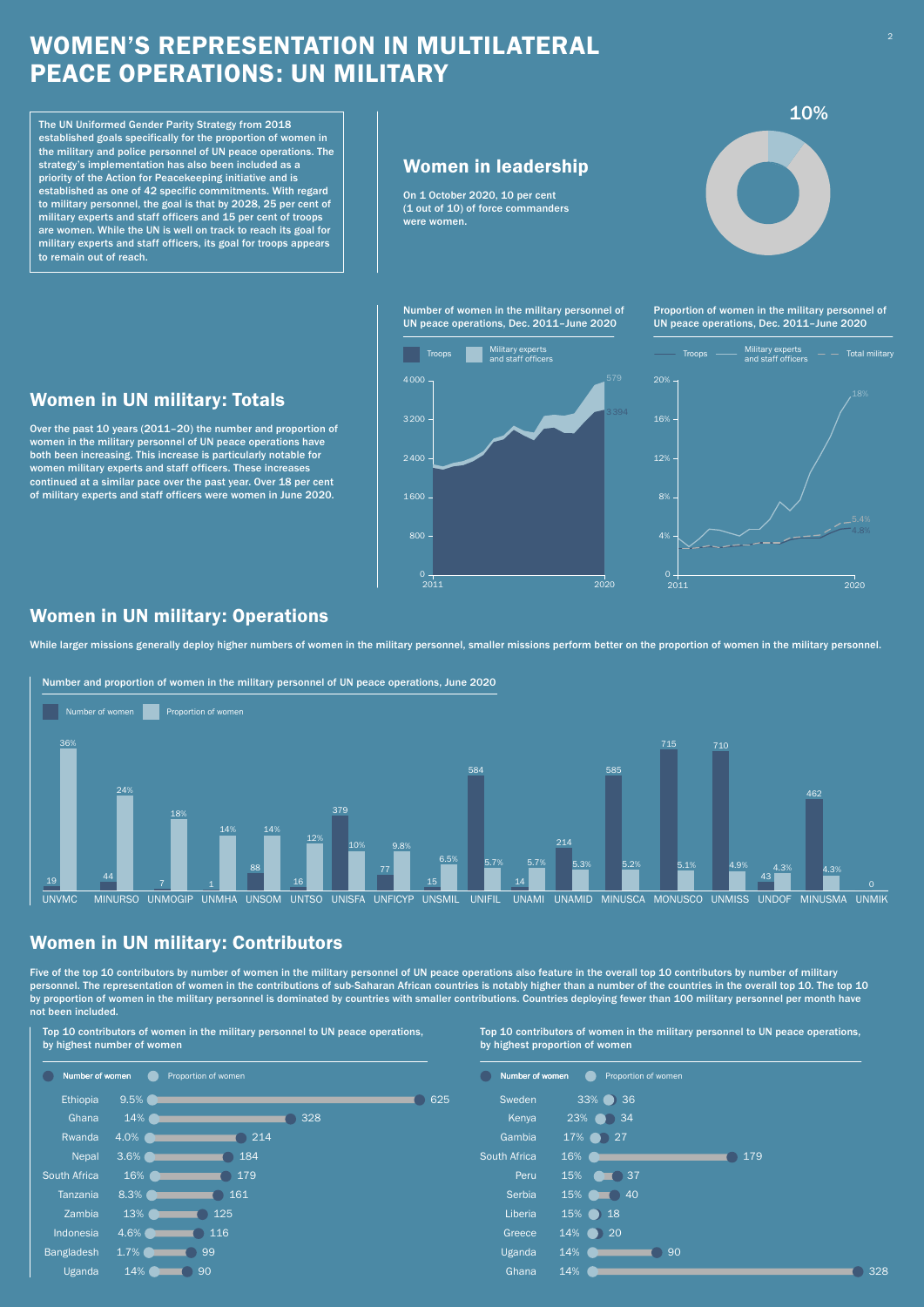## WOMEN'S REPRESENTATION IN MULTILATERAL PEACE OPERATIONS: UN POLICE PERSONNEL

The top 10 contributors by number of women in the police personnel of UN peace operations are nearly identical to those listed in the overall top 10 contributors by number of he proportion of women in the police personnel is dominated by countries with smaller contributions. Countries deploying 10 police officers per month have not been included.

## Women in UN police: Contributors



On 1 October 2020, 43 per cent (3 out of  $\footnotesize{\textbf{7}}$  ) of all chief police officers—five police commissioners and two senior police advisers—were women. One of the women held the position of police commissioner. The two other women were senior police advisers and led smaller police units than those of the police commissioners.

### Top 10 contributors of women in the police personnel to UN peace operations, by highest number of women



#### Top 10 contributors of women in the police personnel to UN peace operations, by highest proportion of women

## Women in leadership

The UN Uniformed Gender Parity Strategy goal for police personnel is that in 2028, 30 per cent of individual police officers and 20 per cent of formed police units are women. UN member states recommitted to this goal as part of the Action for Peacekeeping initiative. While the UN is well on track to reach its goal for individual police officers, its goal for formed police units remains far short of the target.

Over the past 10 years (2011–20) the total number of women in the police personnel of UN peace operations has remained relatively stable (with numbers of individual police officers decreasing and numbers in formed police units increasing). The proportion of women among police personnel has increased significantly since 2017, but stabilized in 2020, while the number of women in the police personnel has decreased since mid-2019.

## Women in UN police: Totals

300

600

900

1 200

1 500

2011 2020

Number of women in the police personnel of UN peace operations, Dec. 2011–June 2020

Individual police officers **Formed police units** 

Proportion of women in the police personnel of UN peace operations, Dec. 2011–June 2020



While larger missions generally deploy higher numbers of women in the police personnel, smaller missions perform better on the proportion of women in the police personnel.

## Women in UN police: Operations



### Number and proportion of women in the military personnel of UN peace operations, June 2020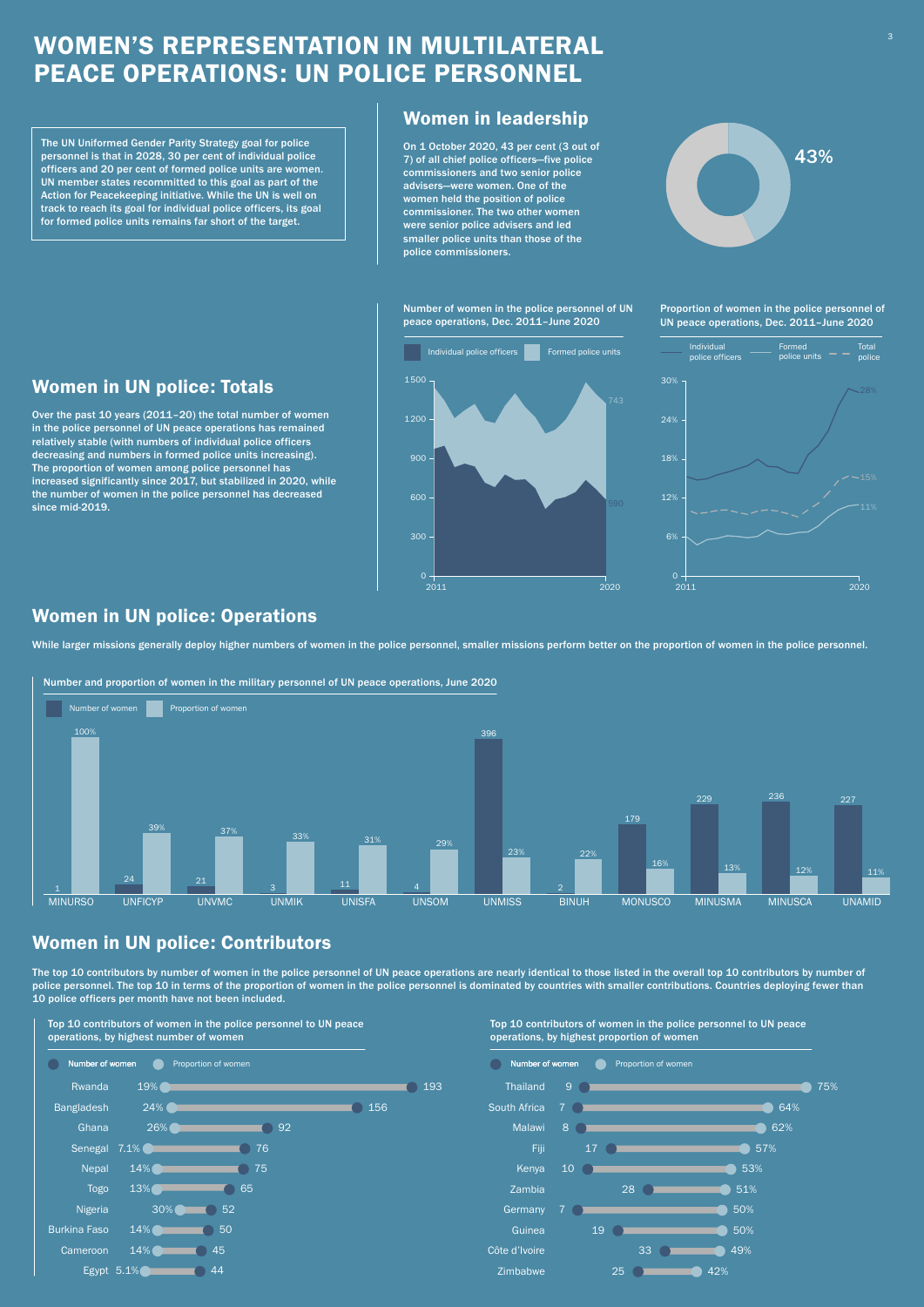## WOMEN'S REPRESENTATION IN MULTILATERAL PEACE OPERATIONS: UN CIVILIAN PERSONNEL



On 1 October 2020, 26 per cent (5 out of 19) of heads of mission of UN peace operations were women.

### Women in leadership

The UN System-wide Strategy on Gender Parity Strategy (2017) has established the system-wide goal of gender parity by 2028. This target includes civilian personnel of UN peace operations: UN peacekeeping operations and field-based UN special political missions. However, it recognizes that sustainability at that level is unlikely and therefore defines parity as within a 47–53 per cent margin. This ambition remains out of reach at the current pace of increase.

Over the past 10 years (2011–20) the number of women in the international civilian personnel of UN peace operations has been declining. This is primarily the result of declining numbers in UN peacekeeping operations. The number of women in the civilian personnel of UN special political missions increased from 2016 until 2018 but has remained stable since. The proportion of women in the civilian personnel of UN peace operations has remained stable, although there is a notable increase in the proportion of women deployed in UN special political missions. Over 33 per cent of civilian personnel of UN special political missions were women in June 2020. Local personnel are not included in this overview.

## Women in UN civilian personnel: Totals

Proportion of women in the civilian personnel of UN peace operations, Dec. 2011–June 2020





While larger UN peacekeeping operations generally deploy higher numbers of women in the civilian personnel, it is mainly missions deployed in Europe and the Middle East that perform better on the proportion of women in the civilian personnel. It is noteworthy that in June 2020 in UNOWAS the proportion of women in the civilian personnel was over 53 per cent. Local personnel are not included in this overview.

## Women in UN civilian personnel: Operations





#### Number and proportion of women in the civilian personnel of UN special political missions, June 2020

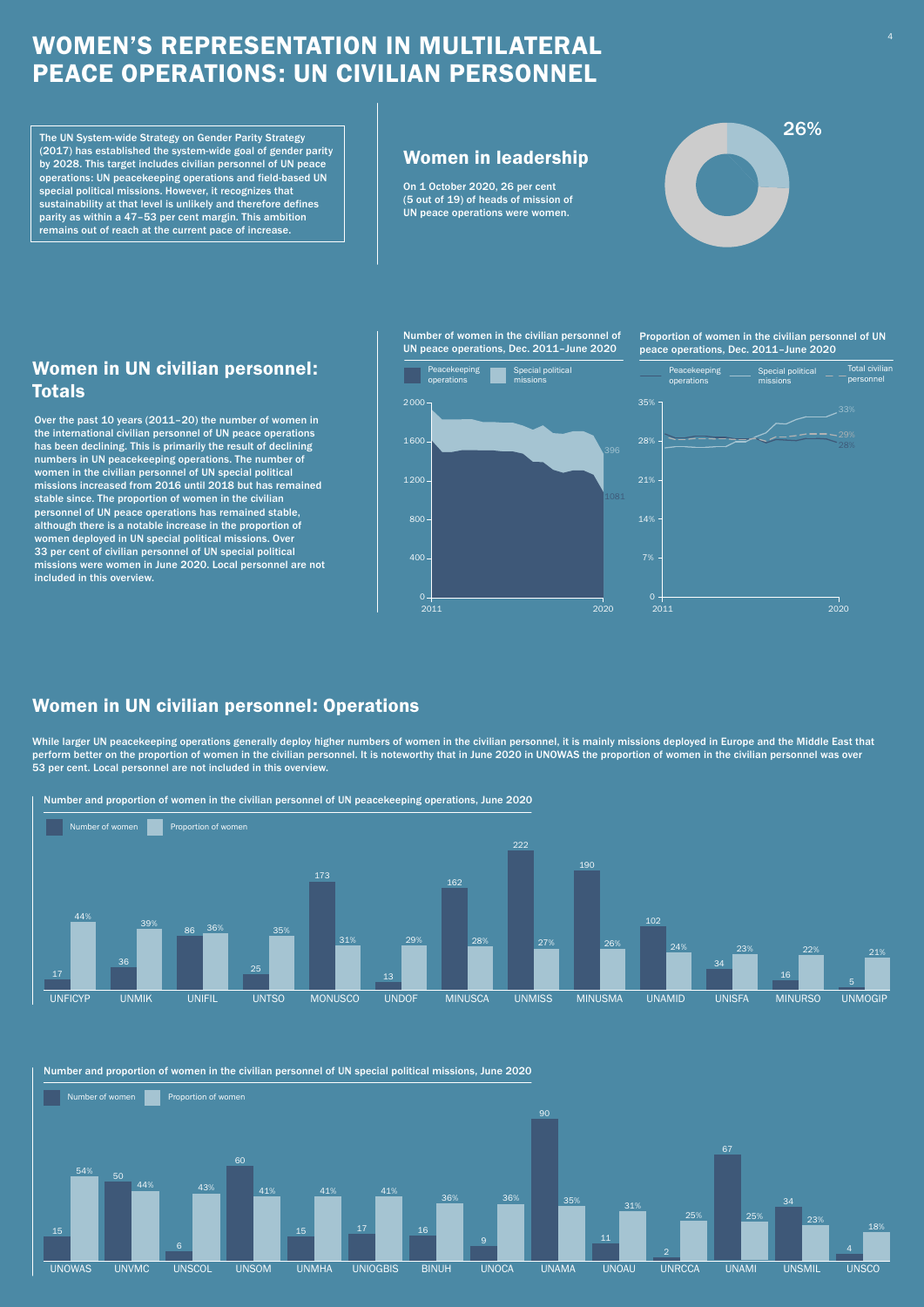## WOMEN'S REPRESENTATION IN MULTILATERAL PEACE OPERATIONS: OSCE FIELD OPERATIONS

Although from 2014 onwards the number of women in the OSCE field operations increased due to the deployment of the SMM, it peaked in 2018–19, including for seconded and contracted personnel. At the same time the proportion of women among the total OSCE field operations personnel decreased significantly with the deployment of this mission. While the proportion of women in the total OSCE field personnel started to show some minor improvement again in 2017, this improvement appeared to be slipping slightly in 2020. In June 2020, twenty-four per cent of the total OSCE field operation personnel were women.

Six of the top 10 personnel contributing countries in terms of numbers of women in the OSCE field operation personnel are also listed in the top 10 in terms of the highest proportion of women in their national contribution.

## Women in OSCE field operations: Totals

Proportion of women in the personnel of OSCE field operations, Dec. 2011–June 2020

Number of women in the personnel of OSCE field operations, Dec. 2011–June 2020

operations

60

120

180

240

300

172

SMM Cher field

2011 2020



The OSCE Secretariat's 2019–26 gender parity strategy has  $\parallel$  Women in leadership<br>set the goal for its field operations of gender parity across all  $\parallel$  Women in leadership set the goal for its field operations of gender parity across all staff levels by 2026. Five of its 16 field operations have already reached this target; for most other missions, the goal is also within reach, given their limited size. However, larger missions such as the SMM are a long way from gender parity.

## Women in OSCE field operations: Contributors



#### Top 10 contributors of women in the personnel to OSCE field operations, by highest number of women



### Top 10 contributors of women in the personnel to OSCE field operations, by highest proportion of women



On 1 October 2020, 19 per cent (3 out of 16) of heads of mission of OSCE field operations were women.

The proportion of women in the personnel of missions is over 20 per cent, except for in two OSCE field operations. Given the relatively small size of such OSCE missions, small numbers of women can have a large impact on the gender balance.

 $\Omega$ 

## Women in OSCE field operations: Operations



### Number and proportion of women in the personnel of OSCE field operations, June 2020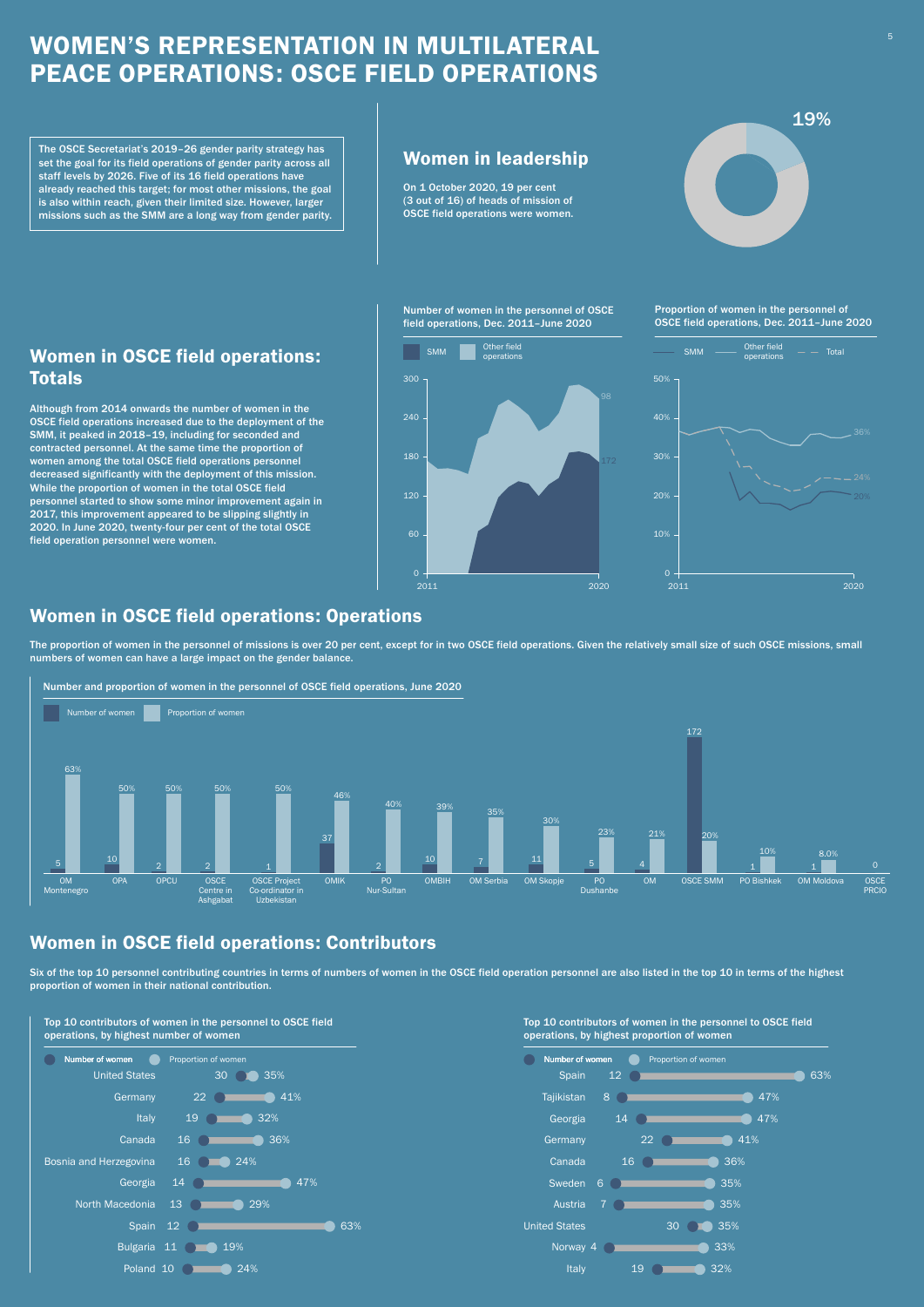## WOMEN'S REPRESENTATION IN MULTILATERAL PEACE OPERATIONS: EU CSDP MISSIONS AND OPERATIONS

Over 6 per cent of the military personnel of EU CSDP operations were women in December 2019. The number of women in the international civilian personnel of EU CSDP missions has declined over the past 10 years (2011–20) but picked up again from 2019. Up until 2015 the proportion of women in the civilian personnel of EU CSDP missions increased, but it has plateaued since then. Twenty-two per cent of the international civilian personnel of EU CSDP missions were women in June 2020.

### Women in EU CSDP missions and operations: Totals

Number of women in the personnel of EU CSDP missions and operations, June 2011–June 2020

The EU does not have a gender parity strategy for its CSDP  $_{\rm{missions}}\parallel\parallel\,$  Women in leadership established a Civilian CSDP Compact to strengthen its civilian missions. One of the political commitments is to actively promote a better representation of women in the civilian CSDP missions. No specific target has been set.

Proportion of women in the personnel of EU CSDP missions and operations, June 2011–June 2020



Six of the top 10 personnel contributing countries in terms of numbers of women in the seconded civilian personnel of CSDP missions are also listed in the top 10 in terms of offering the highest proportion of women.

120

240

360

480

600



On 1 October 2020, 0 per cent (0 out of 17) of heads of mission (11 civilian, 6 military) were women.

## Women in EU CSDP missions: Contributors

Top 10 contributors of women in the seconded civilian personnel to EU CSDP missions, by highest proportion of women



#### Top 10 contributors of women in the seconded civilian personnel to EU CSDP missions, by highest number of women



The proportion of women in the civilian personnel of EU CSDP missions is markedly higher than in the military personnel of EU CSDP operations. The variation between different EU CSDP missions in the proportion of women in the civilian personnel is much higher than that of the military personnel of different EU CSDP operations.

 $0 +$ <br>2011

## Women in EU CSDP missions and operations: Operations

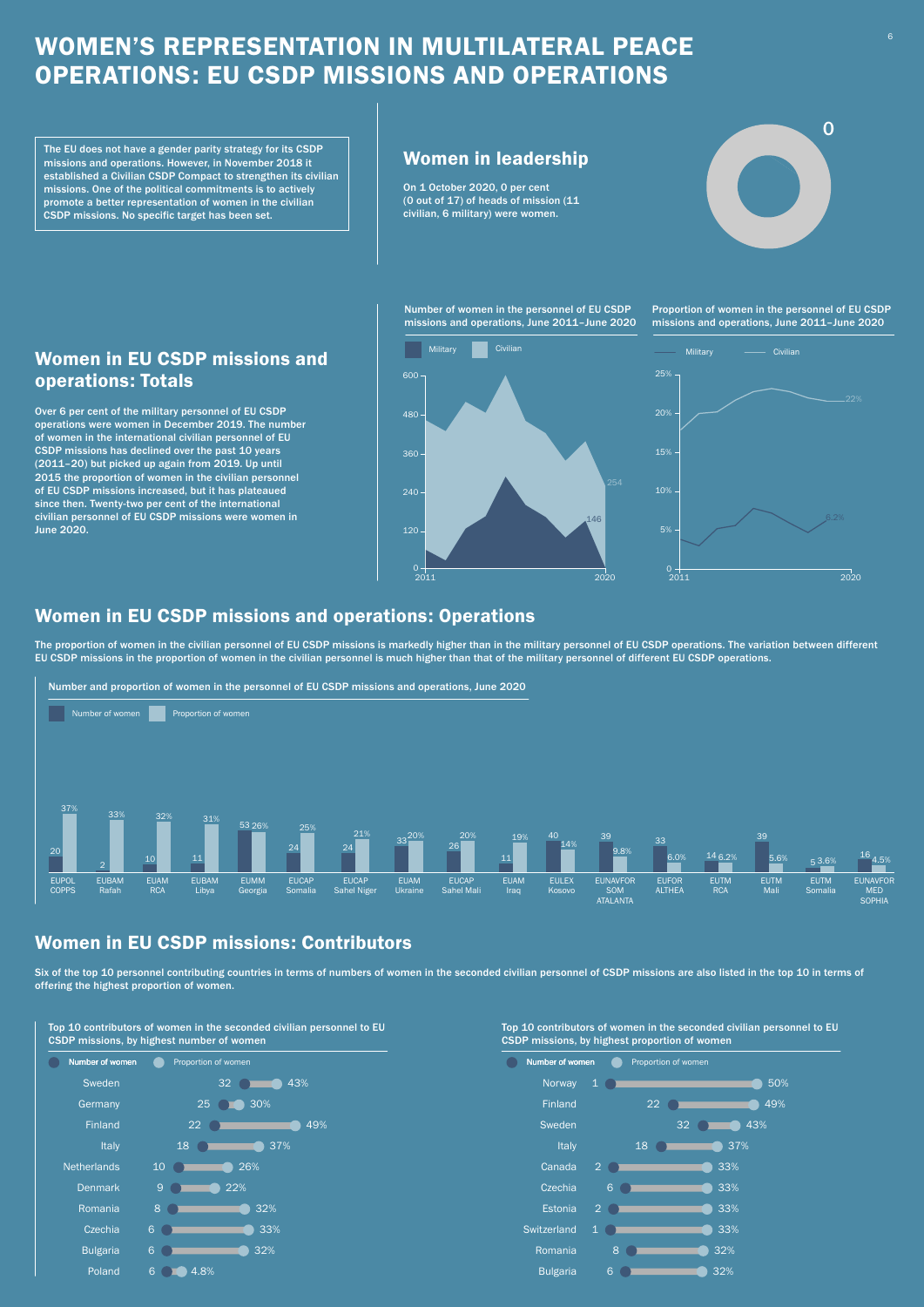# CONCLUDING REMARKS

The overall increase of the representation of women in multilateral peace operations, as called for in UN Security Council Resolution 1325 on WPS, has been slow. Looking in more detail, gender parity has only been reached in two UN peace operations, five OSCE field operations and 10 personnel contributions by UN member states—eight police personnel contributions to UN peacekeeping operations, one civilian personnel contribution to OSCE field operations and one civilian personnel contribution to EU CDSP missions. In particular larger missions and contributions and uniformed personnel continue to lag behind.

This slow pace is largely explained by structural factors. Multilateral peace operations depend on the contributions by the member states of the organizations deploying them. This is the case in particular for uniformed personnel, as international organizations do not have their own personnel to deploy, but also applies to civilian personnel who are often seconded.

Gender parity is within closer reach of some countries and organizations than of others. Security sectors (especially the military) are still largely male dominated. The number of women in national armed forces and police forces is often limited. Typically, sub-Saharan African countries are much better able to generate larger numbers of women in their uniformed personnel than countries in other regions. In addition, there are educational and cultural barriers for women, and also for civilian personnel.

Multilateral organizations—such as the EU, OSCE and UN—therefore have to draw from a limited pool of women. Consequently, they struggle to increase women's representation. Gender parity is within closer reach for personnel categories that are deployed in smaller numbers, such as experts and individual officers and civilian personnel, and for smaller operations. As every organization deploying multilateral peace operations has diverse ways of recruiting personnel and the character of their missions is frequently different, the data presented in this overview cannot easily be compared across organizations.

Nevertheless, numbers are not everything. The kind of position in question is equally, if not more, relevant. However, the number of women in leadership positions needs to increase drastically to bring about parity. Increasing these numbers is one of the easier tasks to achieve. Therefore, this could be seen as an opportunity in the year Resolution 1325 turns 20.